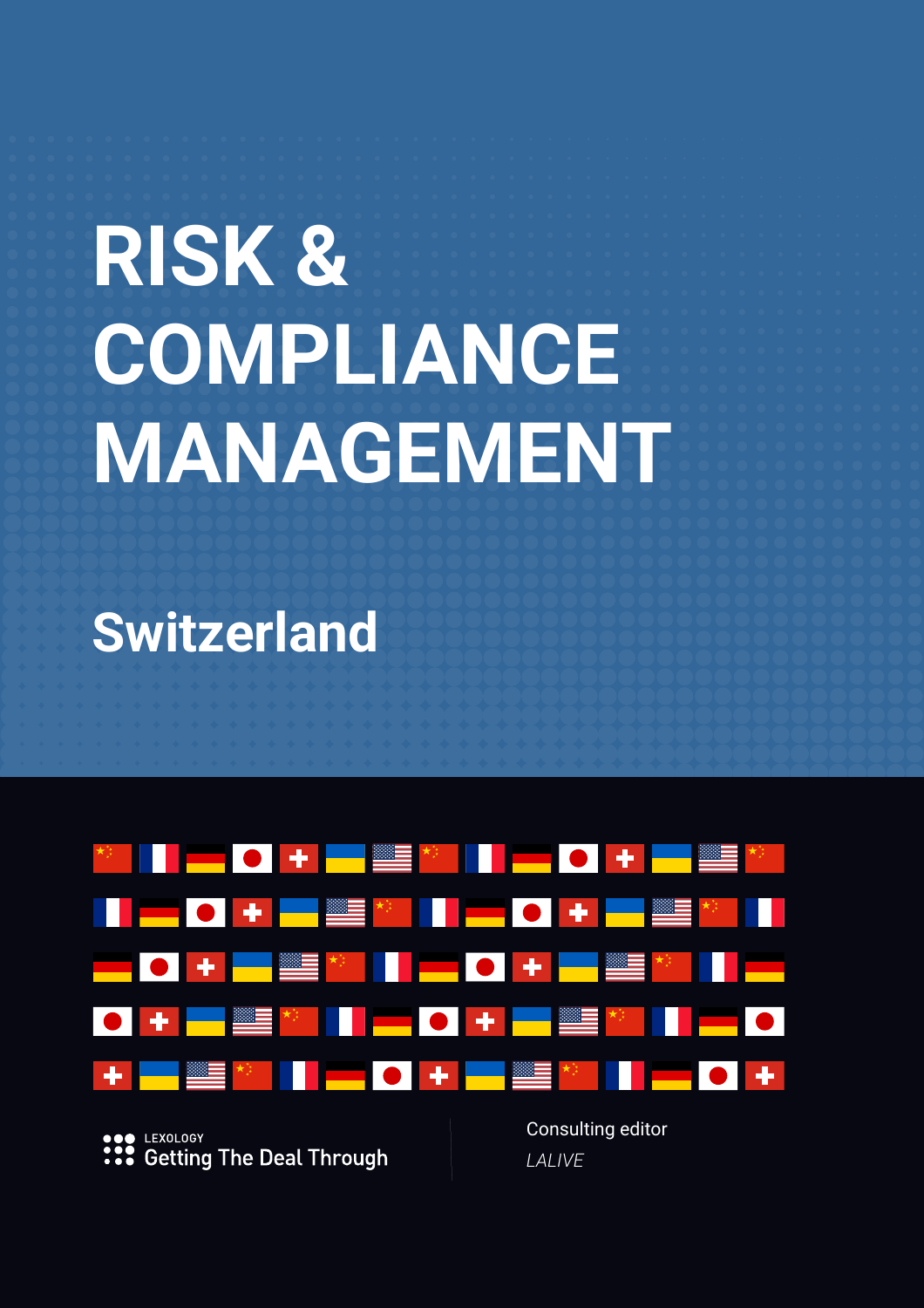# **Risk & Compliance Management**

Consulting editors

#### **Daniel Lucien Bühr**

*LALIVE*

Quick reference guide containing side-by-side comparison of local insights into Risk & Compliance Management, including laws and regulations; principal regulatory and enforcement bodies; defnitions, processes, standards and guidelines; civil, administrative, regulatory and criminal liabilities (for undertakings, governing bodies and senior management); corporate compliance defence; recent leading cases; risk and compliance framework covering digital transformation; and recent trends.

#### Generated 04 April 2022

The information contained in this report is indicative only. Law Business Research is not responsible for any actions (or lack thereof) taken as a result of relying on or in any way using information contained in this report and in no event shall be liable for any damages resulting from reliance on or use of this information. © Copyright 2006 - 2022 Law Business Research

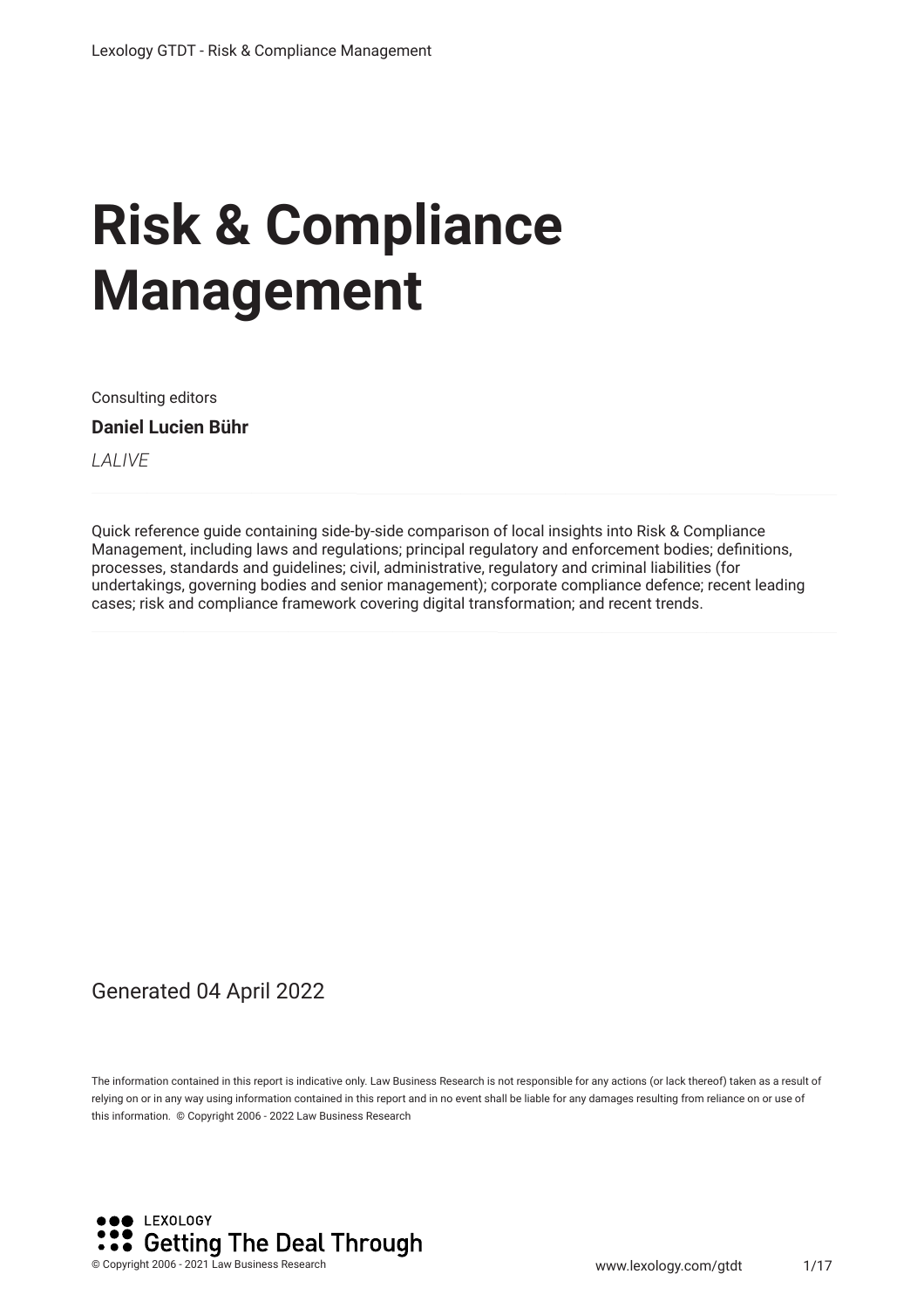## **Table of contents**

#### **LEGAL AND REGULATORY FRAMEWORK**

**Legal role**

**Laws and regulations**

**Types of undertaking**

**Regulatory and enforcement bodies**

**Defnitions**

**Processes**

**Standards and guidelines**

**Obligations**

#### **LIABILITY**

**Liability of undertakings Liability of governing bodies and senior management**

#### **CORPORATE COMPLIANCE**

**Corporate compliance defence**

**Recent cases**

**Government obligations**

#### **DIGITAL TRANSFORMATION**

**Framework covering digital transformation**

#### **UPDATE AND TRENDS**

**Key developments of the past year**

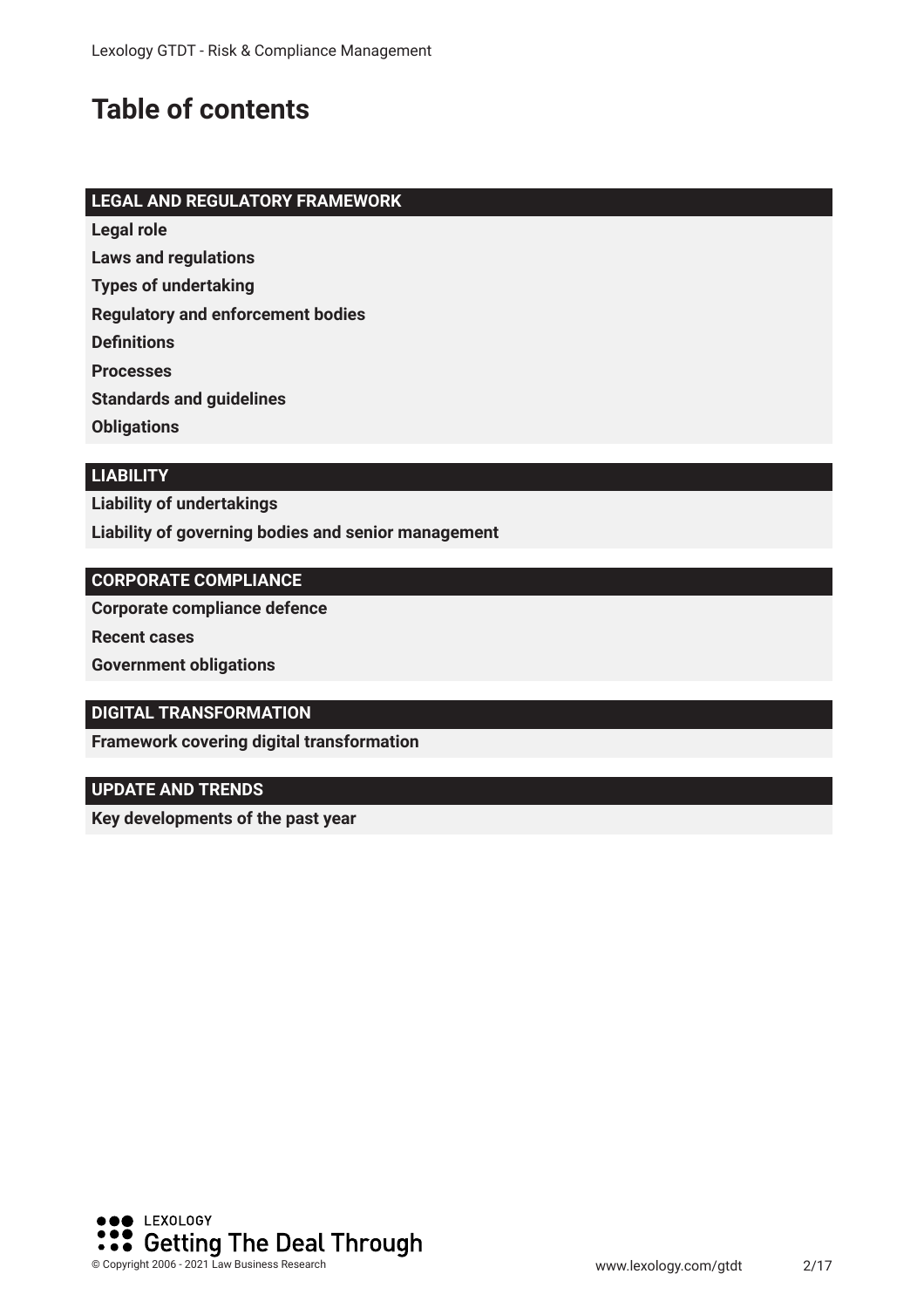Lexology GTDT - Risk & Compliance Management

## **Contributors**

#### **Switzerland**

**Daniel Lucien Bühr** dbuhr@lalive.law *LALIVE*

**LALIVE** 

**Marc Henzelin** mhenzelin@lalive.law *LALIVE*

**Nicolas Ollivier** nollivier@lalive.law *LALIVE*

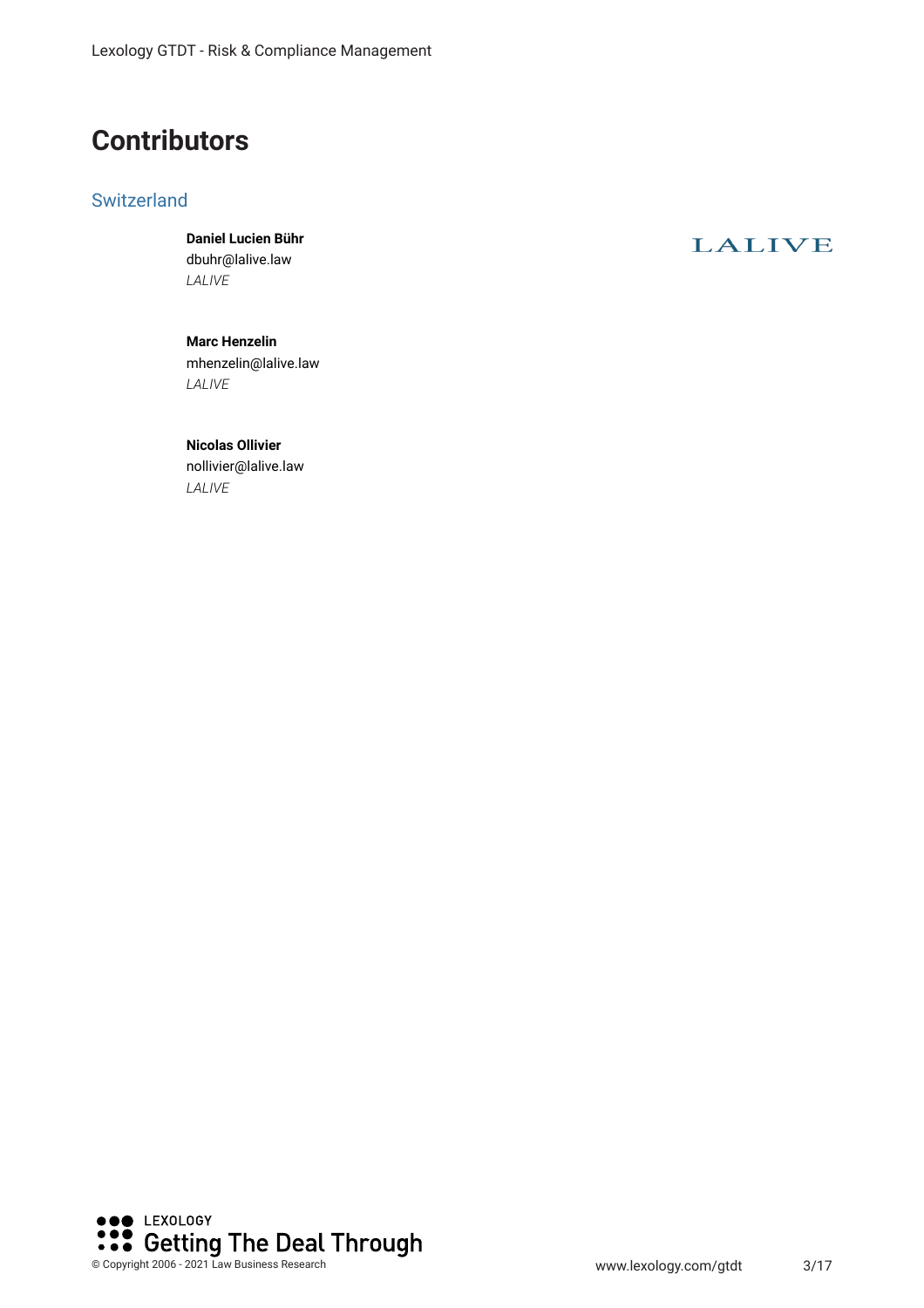#### **LEGAL AND REGULATORY FRAMEWORK**

#### **Legal role**

#### What legal role does corporate risk and compliance management play in your jurisdiction?

Since the onset of the fnancial crisis in 2007, Switzerland has seen many serious shortcomings in organisational governance as well as risk and compliance management, such as certain fnancial institutions turning a blind eye to foreign law applicable in cross-border transactions or ignoring anti-money laundering weaknesses, organisations not addressing structural conflicts of interest and companies doing business in a manner that distorts the level playing feld and violates competition law. These cases have triggered a stream of new regulations in Switzerland over the past decade. Many new regulations address integrity, transparency, governance, risk and compliance management challenges, directly or indirectly. And Switzerland, with its small domestic market surrounded by the European Union, must de facto align its legislation with EU rules and international standards that have over time become broader, more detailed and more obligatory, in particular US laws and regulations, the United States being Switzerland's secondlargest export market.

As a result of these national and international legal developments, assuring that an organisation effectively manages risk and meets its compliance obligations has become a key strategic and operational task for which responsibility ultimately lies with the governing body (in many organisations the board of directors).

*Law stated - 21 February 2021*

#### **Laws and regulations**

#### Which laws and regulations specifcally address corporate risk and compliance management?

Many provisions in various Swiss laws require diligent and compliant business management at all levels. The most important statute in this respect is article 716a of the Swiss Code of Obligations (CO), which lists the non-transferable and inalienable duties of the members of a board of directors of a limited stock company. This provision emphasises the board's responsibility for compliance with the law throughout the entire company, globally. In addition, article 102 of the Swiss Criminal Code (SCC) requires undertakings to take all necessary and reasonable organisational compliance measures to prevent severe criminal conduct by its employees. And companies must, of course, comply with competition law, the most important statute in this respect being the Federal Act on Cartels ( CartA ).

With regard to the fnancial industry, the fnancial market laws, such as the Swiss Banking Act (BankA), the Federal Act on the Swiss Financial Market Supervisory Authority ( FINMASA ), the Anti-Money Laundering Act ( AMLA ), and the Federal Act on Financial Market Infrastructures and Market Conduct in Securities and Derivatives Trading (FinMIA), together with their related ordinances, stipulate a broad range of obligations with regard to risk and compliance management of fnancial intermediaries.

On 1 January 2020, the Financial Services Act ( FinSA ) and the Financial Institutions Act ( FinIA ), together with the Ordinances on Financial Services ( FinSO ), on Financial Institutions ( FinIO ) and on Supervisory Organisations (SOO) and the implementation rules, entered into force. Under the FinIA, portfolio managers and trustees (previously unlicensed businesses only subject to anti-money laundering regulation) have to apply for a licence with the Swiss Financial Market Supervisory Authority (FINMA) and are subject to compliance requirements and ongoing prudential supervision by new supervisory organisations, which are authorised and supervised by FINMA. The supervisory organisations must report any serious breaches of supervisory law or other irregularities to FINMA, which it cannot eliminate during routine supervision or for which it does not seem adequate to set a period for regularisation.

FINMA regularly publishes circulars to ensure that the fnancial market laws are consistently and appropriately applied. For instance, in connection with risk and compliance management measures, FINMA outlines corporate governance

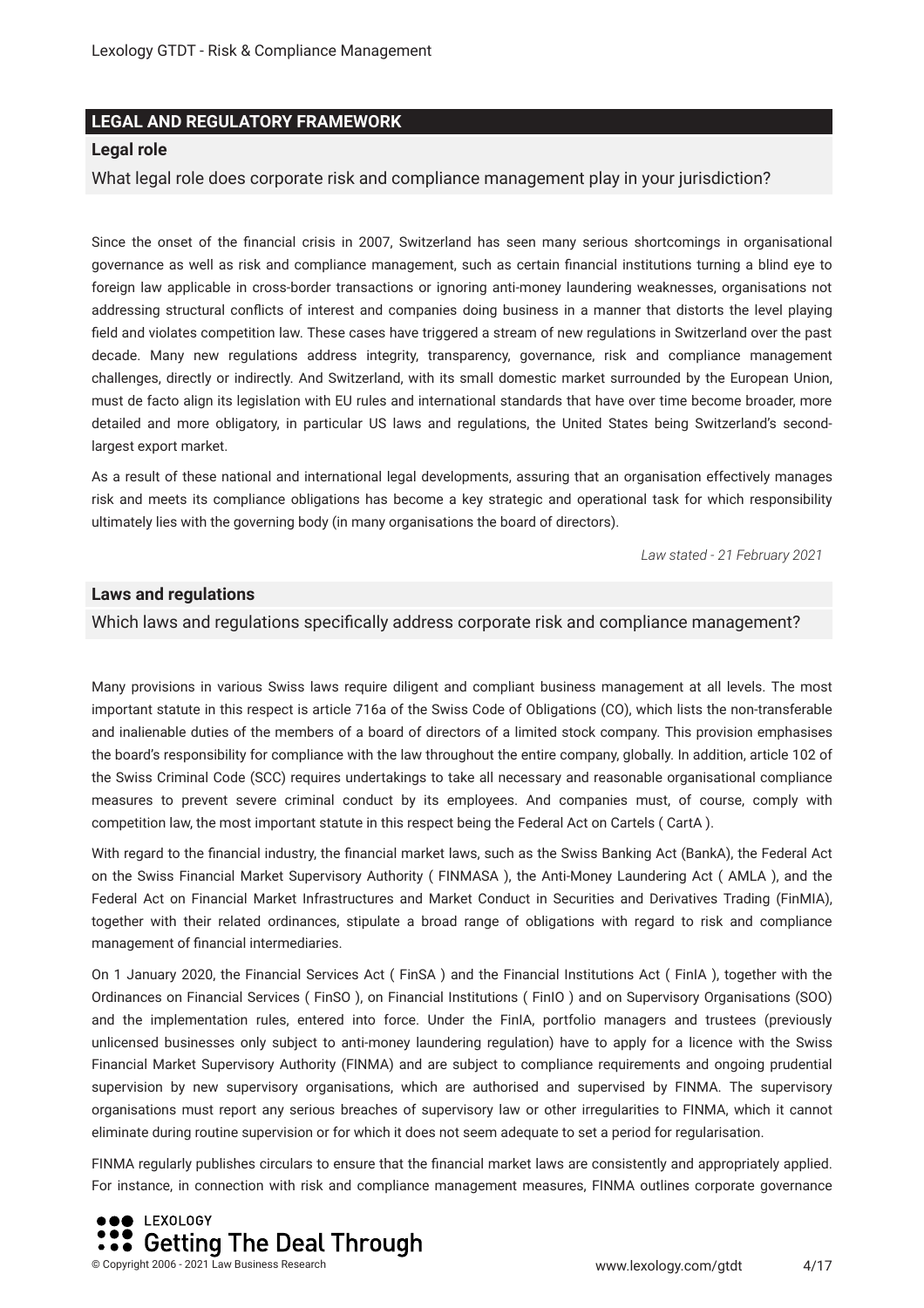requirements for banks and insurance companies, how banks shall manage liquidity risks, etc. FINMA circular 2017/1 on banks' corporate governance is based on ISO (International Organization for Standardization) standards and Institute of Internal Auditors (IIA) concepts and requires that banks implement independent and separate risk management, compliance management and internal audit functions with direct access to the governing body. And the circular 2015/2 on banks' liquidity risks clarifes the statutory minimum qualitative requirements for the management of liquidity risks and the minimum quantitative fnancing ratio requirements.

Technological developments have also led to new compliance requirements, for instance, for initial coin o $\mathbb O$  erings and the offering of cryptocurrencies. FINMA issued guidance relating to the regulatory treatment of initial coin offerings (ICOs), guidelines for enquiries regarding the regulatory framework for ICOs, as well as supplement to these guidelines. The Swiss Bankers Association has issued guidelines on opening corporate accounts for blockchain companies. The purpose of these guidelines is to facilitate the opening of bank accounts with Swiss banks by blockchain companies domiciled in Switzerland and at the same time to assist Swiss banks with risk management in their business dealings, in particular regarding the AMLA.

In the health sector, a revision of the Therapeutic Products Act and its accompanying Ordinance on Integrity and Transparency of Therapeutic Products and Their Sale entered into force on 1 January 2020. The Ordinance includes clearly defned transparency provisions, particularly regarding the conditions and limits for rebates and other benefts, and delegates their implementation to the cantons and partially to the federal agency Swissmedic. These sectorspecific integrity and transparency rules complement the criminal offences of bribery of public officials and bribery in the private sector.

Further, a proposed amendment CO would have introduced explicit protection for whistle-blowers in the private sector and de facto compliance management obligations for all employers in Switzerland. However, the proposal was rejected by the parliament on 25 March 2020 and many Swiss companies have now aligned to the EU Whistle-blower Directive.

Legally non-binding recommendations concerning internal controls and risk and compliance management were issued in 2014 by the Swiss Business Federation in its policy paper 'Fundamentals of EM ective Compliance Management'. When the Swiss Code of Best Practice for Corporate Governance (Swiss Code) was revised, this document was updated and referenced as the Swiss Guidelines for Best Practice in Compliance Management.

The Swiss Code is intended as a list of recommendations based on the 'comply or explain' principle for Swiss listed companies.

In November 2020, Switzerland voted on a Corporate Responsibility Initiative on accountability of Swiss companies and their boards for violations of human rights and environmental standards in Switzerland or abroad. The initiative was accepted by a majority of the voters but rejected by the (required) majority of cantons. The rejection paved the way for the government's counter-proposal to the initiative, which will result in increased reporting and due diligence implications for Swiss multinational companies for 2023 and 2024 regarding human rights, anti-bribery measures and environmental standards. The non-fnancial reports must be signed by the Board members and approved by the Board and the shareholders (at the general assembly). Intentional or negligent non- or false reporting by board members qualifes as a criminal offence under article 325ter SCC.

Furthermore, in June 2020, the parliament approved a bill to modernise Swiss corporate law that partly entered into force on 1 January 2021. Companies active in the extractive sector are now required to disclose all payments to public authorities that exceed 100,000 Swiss francs per year. As of 2022 (the date has not yet been determined), the remaining revisions to the corporate law will enter into force. Of general interest from a governance perspective is article 717a, which obliges Board and Executive Committee members to immediately and completely disclose conflicts of interest. In case of disclosures, the Board must take adequate measures to protect the interests of the company.

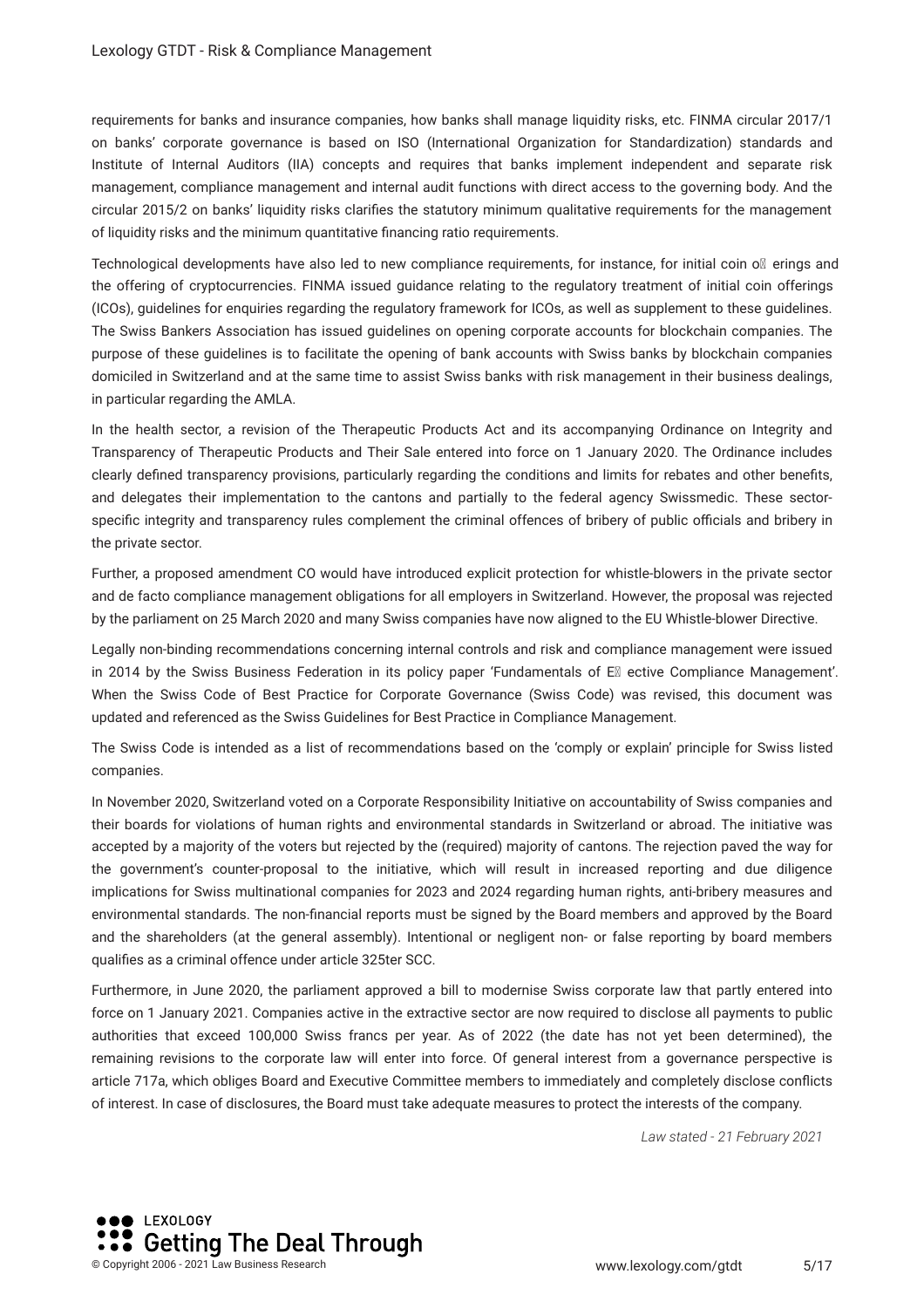#### **Types of undertaking**

Which are the primary types of undertakings targeted by the rules related to risk and compliance management?

Compliance and risk management obligations must be fulflled by all legal entities regardless of their size or business activity. However, larger companies (in terms of revenues, balance sheets and the number of employees) are, in general, subject to stricter statutory compliance and control or audit regulations. The legal entities targeted by statutory risk and compliance obligations are (in order of importance in practice): public limited (stock) companies, private limited companies and foundations (in particular in the area of statutory professional insurance). Listed companies and, in general, companies in the fnancial sector, are subject to overall stricter risk and compliance management obligations.

*Law stated - 21 February 2021*

#### **Regulatory and enforcement bodies**

Identify the principal regulatory and enforcement bodies with responsibility for corporate compliance. What are their main powers?

The principal regulatory and enforcement bodies for the private sector are FINMA, the Office of the Attorney General (OAG) and the Competition Commission (COMCO). For the public sector, the main controlling body is the Federal Audit Office.

FINMA supervises and regulates the fnancial industry: banks, insurance companies, brokers and asset managers, among others. It has extensive powers, which it exercises itself or through independent examiners (eg, accredited law frms, auditors and forensic experts) by supervising, monitoring, auditing, investigating and sanctioning fnancial intermediaries and senior management. Banks, security dealers and insurance companies are required to self-report major legal risks to FINMA, including cross-border legal risks. FINMA issues ordinances and circulars on the standard of professional diligence and best practice risk and compliance management and publishes summaries of its enforcement decisions.

The OAG, cantonal prosecutors and criminal courts enforce article 102 Swiss Criminal Code (SCC), under which a company may be held criminally liable for failing to take all necessary and reasonable compliance measures to prevent certain severe crimes, such as bribery and money laundering. Under the SCC, a company may be fned up to 5 million Swiss francs and illicit gains are (always) seized or disgorged. The cantonal and federal prosecutors play an increasingly signifcant role as enforcers of adequate corporate compliance standards. With its landmark case against Alstom in November 2011, the OAG developed its practice of prosecuting companies that violate article 102 SCC by failing to prevent corruption or money laundering. In the Alstom case, the Swiss subsidiary of Alstom Group was fned 2.5 million Swiss francs for its lack of adequate compliance measures to avoid the bribery of foreign officials in three countries and was ordered to pay 36.4 million Swiss francs in disgorgement of profts.

On 1 January 2016, a memorandum of understanding on cooperation between FINMA and the OAG came into force, based on article 38 FINMASA. This memorandum highlights the growing importance for Swiss enforcement agencies to exchange information and cooperate to combat corruption. FINMA's main task is the prudential supervision of institutions it has authorised to engage in fnancial market activities. The OAG, on the other hand, is the federal agency competent for prosecuting criminal acts with an inter-cantonal or cross-border dimension.

The OAG and cantonal prosecutors are responsible for conducting criminal investigations and bringing charges of money laundering. Financial intermediaries and traders that suspect assets stem from a felony or misdemeanour or

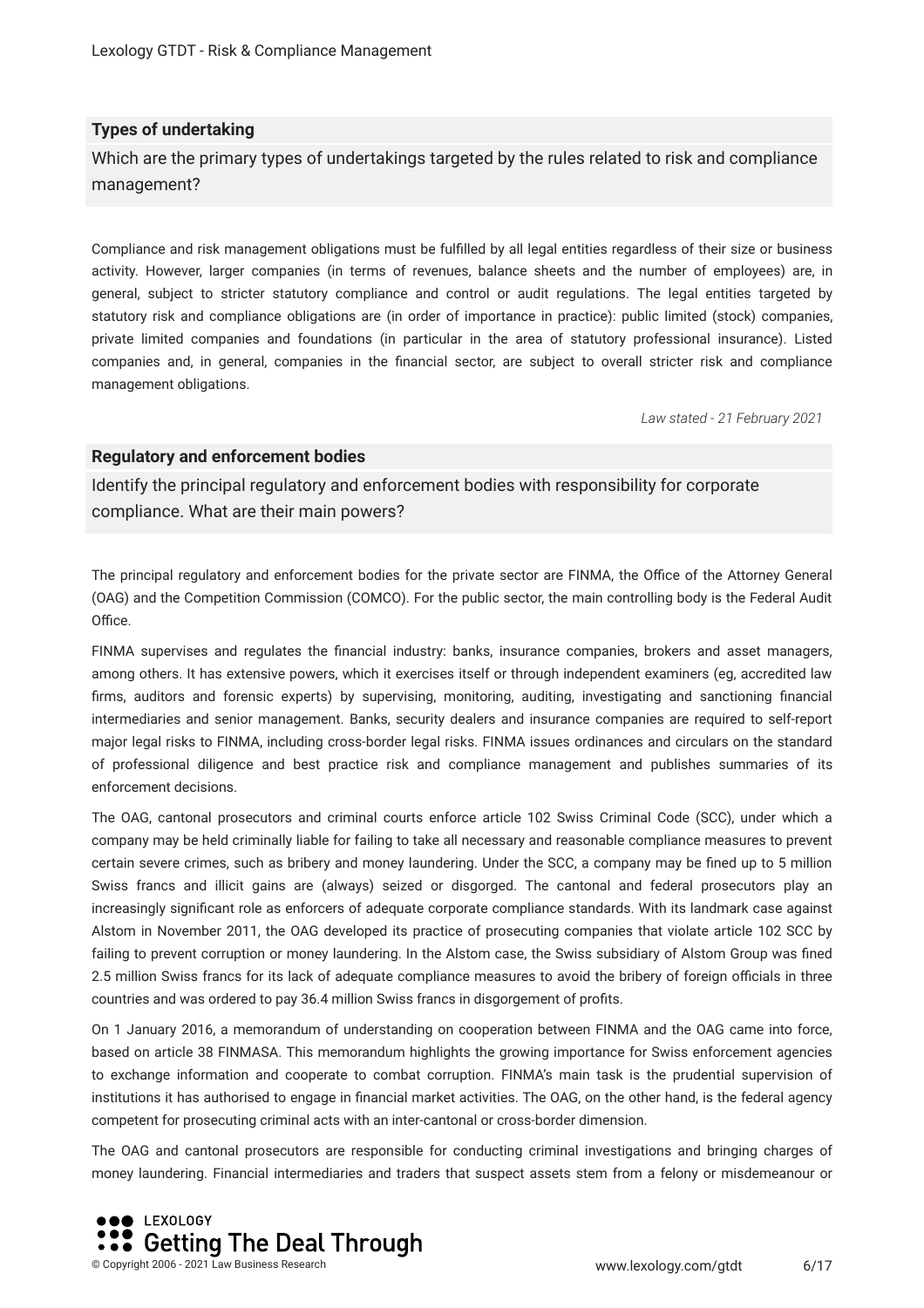belong to a criminal organisation must notify the money laundering reporting office (MROS), which may, in turn, notify the criminal prosecutor, which happens in about 46 per cent of cases. In the past years, The OAG has opened an important number of criminal investigations against Swiss banks for violating anti-money laundering and anti-bribery regulations.

With regard to COMCO, businesses are sanctioned (under administrative law) if they engage in cartels or illicit vertical restraints, abuse a dominant market position or jump the gun to bypass merger control regulations. For example, one of COMCO's recent high-profle probes concerned around fve international banks for manipulating foreign exchange spot markets regarding certain G10-currencies, with the banks ultimately fned a total of approximately 90 million Swiss francs in June 2019. Other COMCO activities include fning one of Switzerland's largest telecommunications companies in connection with live sports broadcasting on pay television and fning a number of construction companies for tender fraud.

In 2018, the Federal Audit Oversight Authority (FAOA) investigated KPMG's professional conduct as statutory auditor of Swiss Post. The FAOA found signifcant shortcomings in the audit practices of KPMG and subsequently reprimanded the frm. It also opened investigations into the professional conduct of two KPMG auditors. KPMG cooperated with the FAOA and took corrective action, in particular with a view to avoiding conflicts of interest resulting from parallel audit and (tax) advisory mandates.

*Law stated - 21 February 2021*

#### **Defnitions**

Are 'risk management' and 'compliance management' defned by laws and regulations?

Risk management and compliance management techniques are not explicitly defned in Swiss statutory law. However, international standards are accepted as soft law benchmarks. For instance, COMCO, in its public presentations, refers to ISO Standard 19600 – Compliance Management Systems as one of its benchmarks should a company raise the compliance defence against a sanction. Also, the Swiss Confederation requires all state-owned entities to follow ISO 31000 on risk management and ISO 19600 on compliance management.

FINMA circular 2017/1 defnes 'risk management' as comprising the methods, processes and organisational structures used to defne risk strategies and risk management measures in addition to the identifcation, analysis, assessment, management, monitoring and reporting of risks. FINMA further defnes 'compliance' as abiding by the relevant statutory, regulatory and internal rules and observing generally accepted market standards and codes of conduct. This authority also gives a defnition of 'internal control system', consisting in particular of an independent risk management and an independent compliance function, both reporting to the governing body. Essentially, this follows the respective ISO Standards.

*Law stated - 21 February 2021*

#### **Processes**

Are risk and compliance management processes set out in laws and regulations?

Swiss statutory law does not describe risk and compliance management processes specifcally. There are, however, certain provisions that stipulate the precautions to be taken in that regard. For instance, article 728a CO states that the external auditor must examine whether an internal control system exists and must take it into account when determining the scope of the audit and during the audit procedure. Furthermore, the external auditor must ensure that the internal control system includes an adequate risk management system.

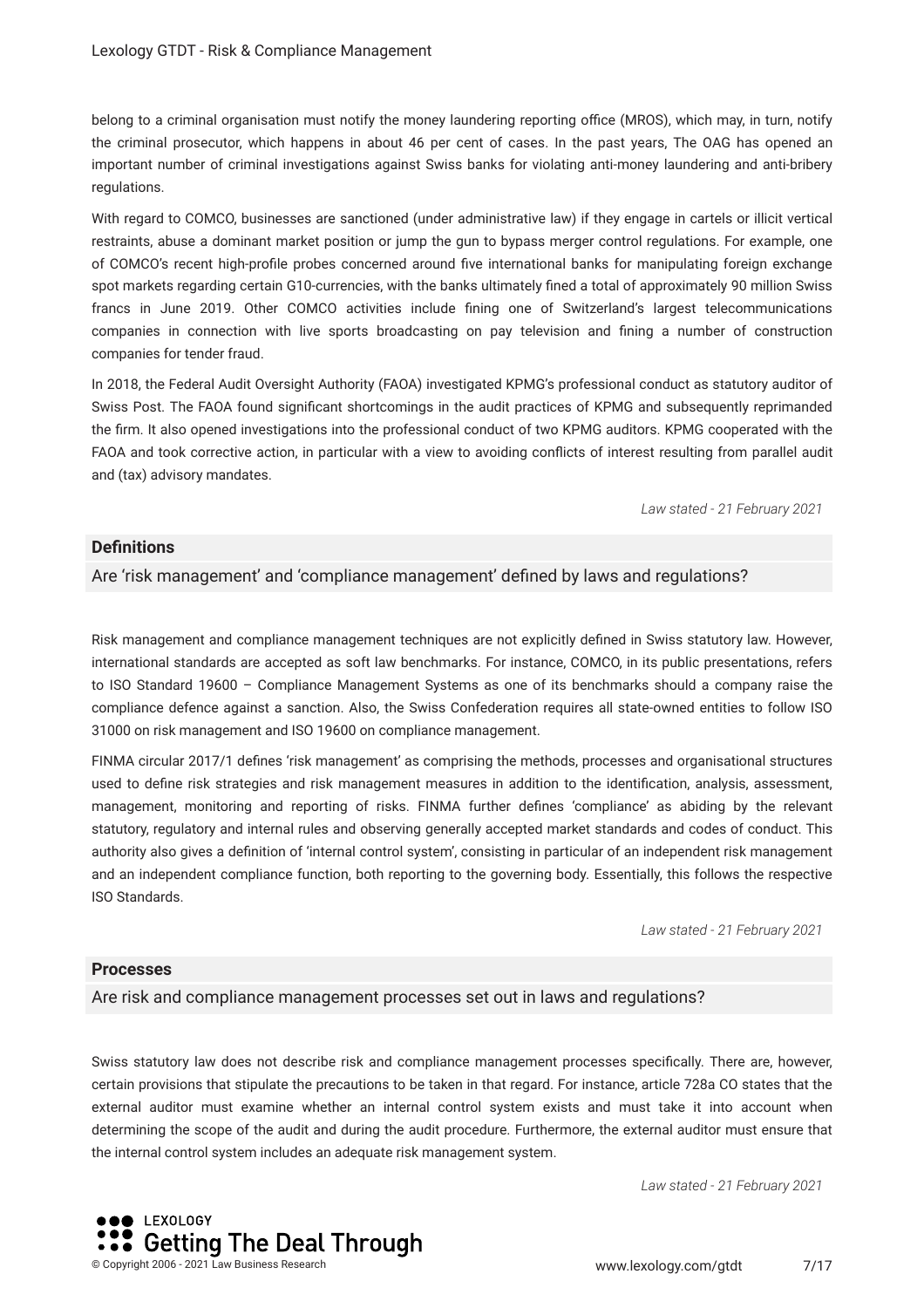#### **Standards and guidelines**

Give details of the main standards and guidelines regarding risk and compliance management processes in your jurisdiction.

Risk and compliance management processes are outlined in non-binding soft law international standards such as ISO Standard 31000 – Risk Management and ISO Standard 19600 – Compliance Management Systems, which are used by most international companies as benchmarks. Few (mainly large international) corporations also follow the enterprise risk management framework of the Committee of Sponsoring Organizations of the Treadway Commission or the Institute of Internal Auditors' three lines model (revised in June 2020; this is a basic risk governance concept, not a standard).

ISO Standard 31000 provides senior management with a framework for designing and implementing an ell ective risk management system that fosters risk identifcation, risk analysis and risk evaluation (which, taken together, constitute the risk assessment process) and risk treatment. ISO Standard 19600 sets out the principles of good compliance governance, the roles responsibilities at all levels of an organisation, the procedures for planning, implementing and monitoring, measuring and continually improving a compliance management system.

In 2002, Switzerland's economic association Economiesuisse introduced the Swiss Code of Best Practice for Corporate Governance (Swiss Code). This recommendation refers to corporate governance of stock corporations listed on the Swiss Exchange. In 2014, a new edition of the Swiss Code was published adding, in particular, an annex with recommendations on compensation systems for the board of directors and executive management. Economiesuisse is currently working on another revision of the Swiss Code, which aims particularly at incorporating sustainability aspects and related reporting obligations. The consultation period for the planned revision is expected to start in the second half of 2022 and the new rules should enter into force in 2023.

In September 2021 a panel of experts from 70 countries published the ISO Standard on governance of organizations (ISO 37000). ISO 37000 sets out 11 core principles of good governance and the role of senior business and public management leaders around the world in defning and upholding standards relating to purpose, values, performance, and social responsibility. ISO Standard 3700 requires the governing bodies of all public and private organisations to employ a duty of care, not only to their own organisation, but also to all their stakeholders and future generations. The governing bodies of businesses, public organisations and NGOs are expected to ensure ethical and effective leadership, as well as effective oversight through an internal control system and assurance processes. For the frst time, the internal control system and the assurance processes are defned at a global level.

*Law stated - 21 February 2021*

#### **Obligations**

Are undertakings domiciled or operating in your jurisdiction subject to risk and compliance governance obligations?

Yes, businesses domiciled or operating in Switzerland are subject to statutory risk and compliance governance obligations. For instance, article 102 Swiss Criminal Code (SCC; the corporate criminal o<sup>n</sup> ence of failing to employ all necessary and reasonable compliance measures to prevent bribery, money laundering, etc) applies to all businesses domiciled in Switzerland and to any businesses operating in or from Switzerland if they have legal or compliance functions located in Switzerland. In both cases, the company is liable for its global business conduct.

Swiss law also sets out the duties that are specifc to the board and inalienable. Under article 716a CO, the board's inalienable duties are the leadership and oversight of the company, including compliance with applicable laws

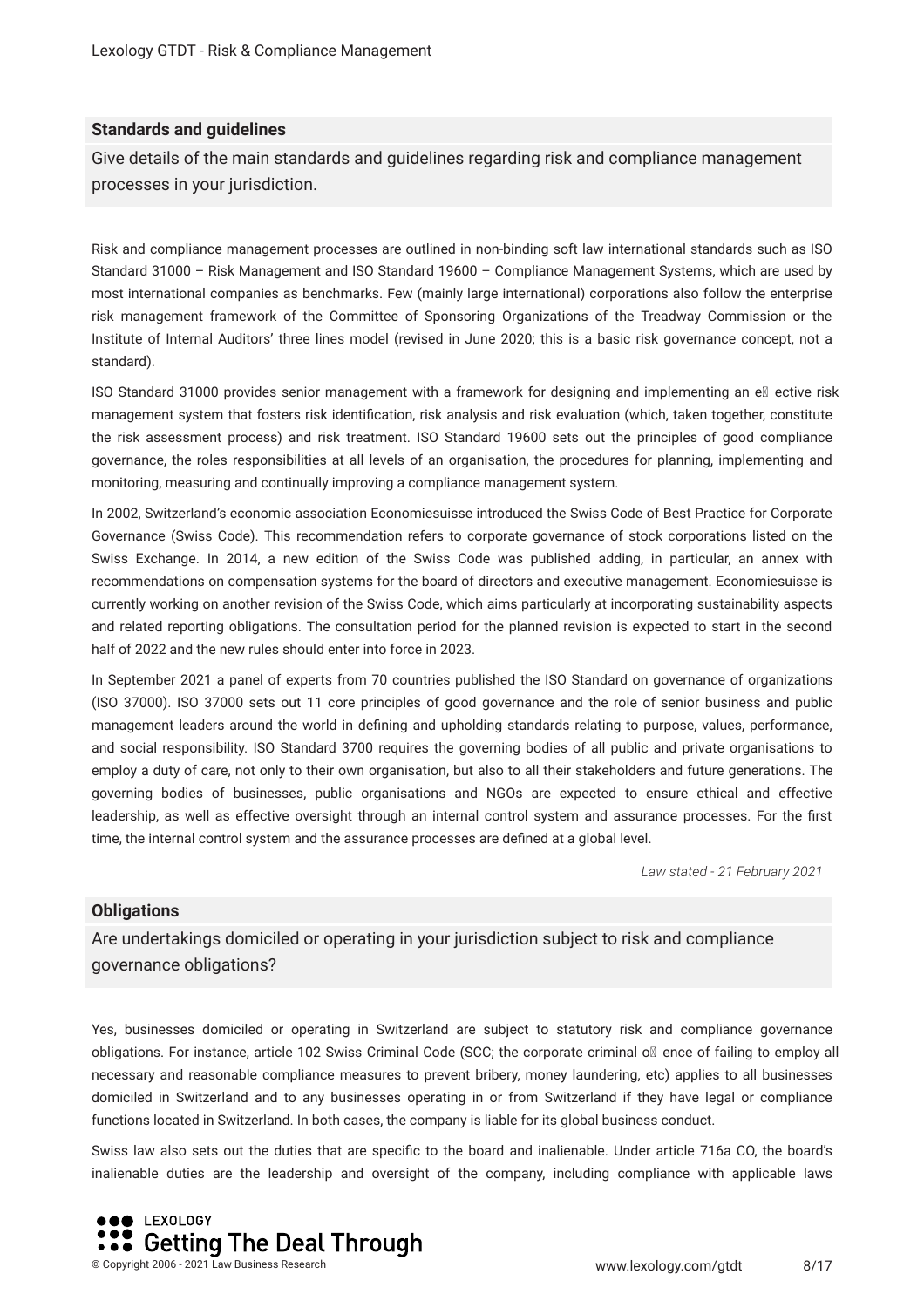(worldwide). A practical case is FINMA's investigations of the interaction between the board and the former CEO of Swiss banking group Rai<sup>m</sup> eisen in 2018. In its enforcement decision, FINMA outlined multiple governance and oversight weaknesses at Raiffeisen and ordered corrective actions.

*Law stated - 21 February 2021*

#### What are the key risk and compliance management obligations of undertakings?

Under article 102 Swiss Criminal Code (SCC; the corporate criminal  $\circ$  ence of failing to prevent criminal offences), if a felony or a misdemeanour is committed in the company in the exercise of its business and in accordance with its purpose, the felony or misdemeanour is attributed to the company if it is not possible to attribute this act to any specifc natural person as a result of inadequate (compliance) organisation by the company. In the case of serious felonies (such as bribery or money laundering), the company is criminally liable irrespective of the liability of any natural person, if the company has failed to take all necessary and reasonable organisational measures required to prevent such an  $o\mathbb{Z}$  ence.

In the banking sector, article 3(2)(a) and (c) BankA and article 12 BankO explicitly require banks to implement an e<sup>n</sup> ective internal control system with an independent internal audit function and proper risk management to identify, treat and monitor all material risks. For insurance companies, these risk and compliance governance requirements are set out in articles 4, 14, 22, 27, and 28 Insurance Supervision Act.

Following the entry into force of the counter-proposal to the Corporate Responsibility Initiative certain companies will be subject to non-fnancial reporting obligations regarding ecological, social, labour, human rights an anti-corruption issues. For this purpose, the companies must prepare an annual report providing information on how the respective business activities affect the above-mentioned topics and various stakeholders. To fulfl these duties, the companies will have to state the generally accepted standards ('concepts') they apply, identify the risks associated with their business model and describe their treatment and the effectiveness of risk treatment as well as outline the performance indicators. Essentially, companies are obliged to implement classic management systems for non-fnancial matters. Furthermore, the counter-proposal includes specifc due-diligence obligations in the areas of conflict minerals and child labour.

*Law stated - 21 February 2021*

#### **LIABILITY**

#### **Liability of undertakings**

What are the risk and compliance management obligations of members of governing bodies and senior management of undertakings?

Article 716a Swiss Code of Obligations (CO) lists the non-transferable and inalienable duties of the members of the board of directors, highlighting their responsibility for the overall management, organisation and (global) compliance of the company. On this statutory basis, the external auditors must provide the board of directors with a comprehensive report on the fnancial statements and the internal control system of the company (article 728b CO).

Under articles 717 and soon under article 717a regarding conflicts of interest and under article 754 CO, the members of the board of directors and the members of the executive board are required to manage the company with all diligence (the highest diligence standard under Swiss law). This standard specifcally requires the members of the board of directors and the members of the executive board to implement  $e\mathbb{I}$  ective risk management and compliance management systems, and the board of directors must oversee the work of the executive board. Recently, the enforcement environment further developed, and these supervisory responsibilities are increasingly audited and

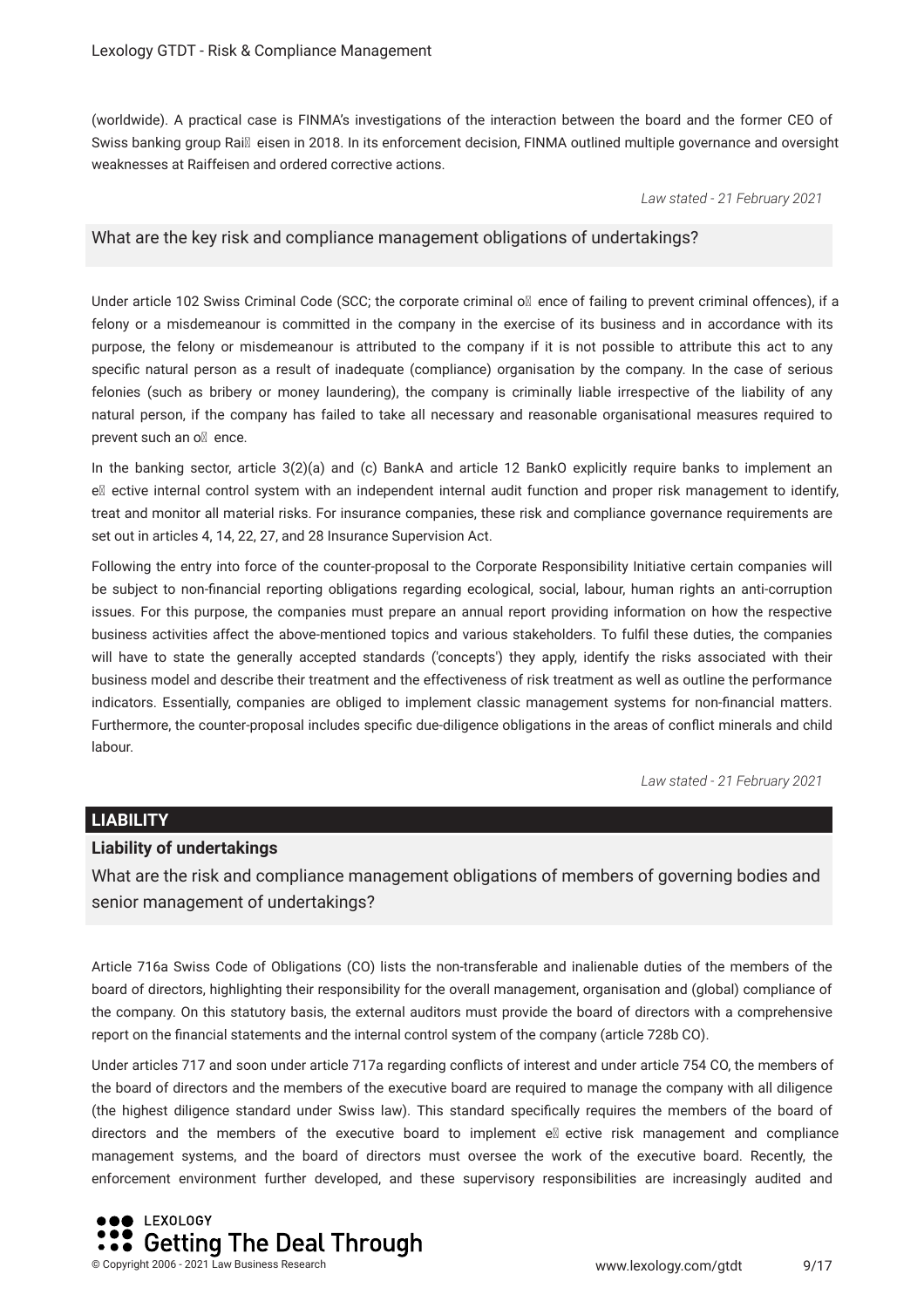assessed, and top managers are more and more held accountable by the companies and regulators. The board of directors of Swiss Post and Rai<sup>n</sup> eisen Bank are considering claiming damages from their former board and executive committee members for lack for diligence in exercising oversight and in managing the companies.

*Law stated - 21 February 2021*

#### Do undertakings face civil liability for risk and compliance management defciencies?

Yes. On an extracontractual basis, third parties are entitled to claim civil damages from companies if the damage has been caused by employees or other auxiliaries who were not diligently selected, instructed and supervised, or if the company does not prove that the employer took all the necessary precautions to prevent the harmful conduct (article 55 CO). In such tort claims, the claimant must prove a breach of an absolute right or of a protective statutory provision. A similar provision exists regarding causal contractual liability (article 101 CO). Within the context of contractual liability, the claimant must prove that a breach of contract, respectively a violation of contractual obligations occurred that resulted in damage. Contractual obligations arise from legal provisions or result from the specifc contractual agreements.

*Law stated - 21 February 2021*

#### Do undertakings face administrative or regulatory consequences for risk and compliance management deficiencies?

Yes. One example of administrative consequences for risk and compliance management defciencies is the sanctions set out in article 49a Federal Act on Cartels (CartA). In the case of infringements against the CartA, companies can raise the compliance defence; in other words, they can produce evidence that the infringement occurred despite the company's best practice risk and compliance management. The Competition Commission (COMCO) refers to a number of international standards and best practice guidelines as a benchmark for state-of-the-art compliance management (eg, ISO 19600 and the Organisation for Economic Cooperation and Development and International Chamber of Commerce guidelines). When enforcing the CartA, COMCO may apply administrative sanctions. Administrative fnes against companies may amount up to 10 per cent of the turnover the undertaking achieved in Switzerland in the preceding three fnancial years. If a company successfully raises the compliance defence, the sanction may be reduced. However, to date no undertaking was able to successfully raise the compliance defence in proceedings under the cartel act.

Institutions that are subject to Financial Market Supervisory Authority (FINMA)'s fnancial market supervision may face specifc regulatory consequences in the case of risk and compliance management defciencies. FINMA has a broad range of tools to enforce its regulations such as:

- \* precautionary measures;
- \* orders to restore compliance with the law;
- declaratory rulings;
- directors' disqualifcation;
- cease-and-desist orders and bans on trading;
- publication of decisions;
- confscation of profts; and
- revoking of licences and compulsory liquidation.

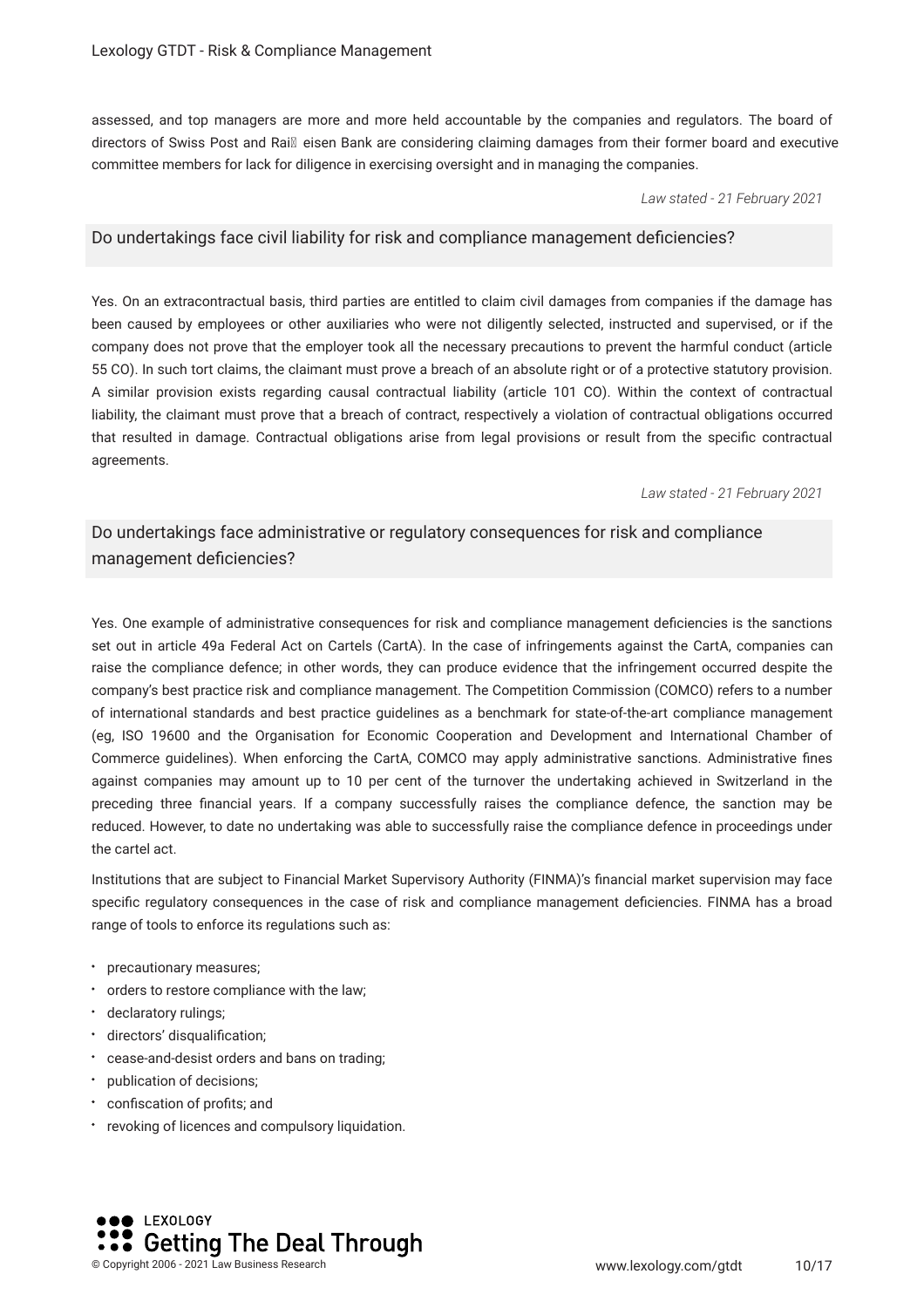In the application of these regulatory enforcement measures, FINMA is guided by the aims of Swiss fnancial market laws, namely the purposes of protecting creditors and investors, ensuring fair market conduct and maintaining the good standing, reputation and stability of the (Swiss) fnancial system.

*Law stated - 21 February 2021*

#### Do undertakings face criminal liability for risk and compliance management defciencies?

Pursuant to article 102 Swiss Criminal Code (SCC), businesses face corporate criminal liability for organisational weaknesses (the failure to prevent criminal conduct by employees). Under paragraph 1, if a felony or a misdemeanour is committed by employees in the exercise of the company's business in accordance with its purpose, the felony or misdemeanour is attributed to the company if it is not possible to attribute the  $\alpha\mathbb{N}$  ence to a specific employee as a result of inadequate organisation of the company.

In addition, the company can be convicted under paragraph 2 if the  $\circ$  ence committed falls under a list of serious criminal oll ences, such as bribery, money laundering, criminal organisation and financing of terrorism. According to the clear text of the statute, there is no need for a conviction of an employee regarding a predicate offence. However, a violation of criminal law by an individual must be evident under the circumstances. If in such a situation the company failed to employ all necessary and adequate measures to prevent criminal conduct, it is itself criminally liable for its organisational failure. Fines can amount to a maximum of 5 million Swiss francs and the company is obliged to disgorge all illicit profts. In case of a violation of the obligations set out in the counter-proposal, the directors may be punished with a criminal fne of up to 100,000 Swiss francs.

*Law stated - 21 February 2021*

#### **Liability of governing bodies and senior management**

Do members of governing bodies and senior management face civil liability for breach of risk and compliance management obligations?

Under article 754 CO, the members of the board of directors, senior management and all persons engaged in the management or liquidation of a limited company face civil liability towards the company, the shareholders and creditors for any loss or damage arising from any intentional or negligent breach of their duties. One of their key statutory duties is to ensure compliance with the law by all employees (for recent case law, see the cases of Swiss Post and RaiM eisen). It is not only the members of the company's formal governing bodies (ie, the members of the board of directors and the members of the executive board) that can be held liable, but also factual members of governing bodies who have not been formally appointed, yet exercise signifcant influence over the company's management. That standard of diligence required by senior managers is 'all diligence', which is the highest standard under Swiss law.

*Law stated - 21 February 2021*

Do members of governing bodies and senior management face administrative or regulatory consequences for breach of risk and compliance management obligations?

Senior members of management only face administrative or regulatory consequences for these breaches in regulated industries, such as the fnancial industry. Senior members of management at fnancial institutions regulated by FINMA can face administrative and regulatory consequences should they fail in their duty of diligence. And the Federal Department of Finance is competent to conduct administrative criminal proceedings against individuals who failed to

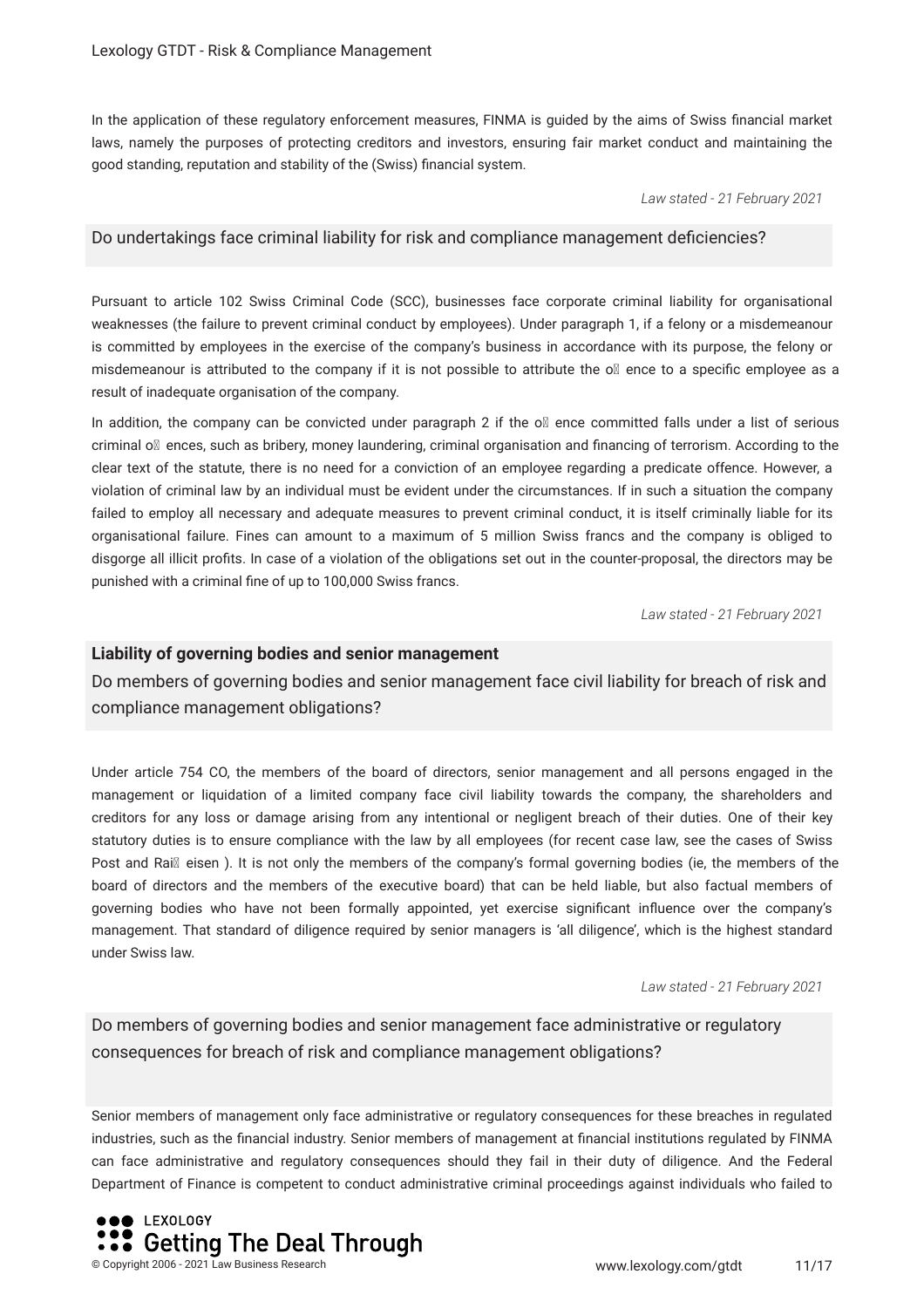fle a suspicious activity report.

FINMA can take administrative or regulatory measures against managers, such as disqualifying a director, adding a manager to a watchlist, publish a decision mentioning their names (naming and shaming) and issuing a business conduct letter. FINMA can enter an individual's information in a database known as the watchlist if the individual's business conduct is questionable or does not meet the legal requirements.

The watchlist is used for assessing relevant information for compliance prerequisites, namely personal details; excerpts from commercial, debt enforcement and bankruptcy registers; criminal, civil and administrative court decisions; and reports by auditors and third parties appointed by FINMA.

Furthermore, under specifc circumstances, FINMA can send a business conduct letter to those registered in the watchlist. A business conduct letter does not qualify as a decision; it merely states that FINMA reserves the right to review compliance with the diligence requirements should the manager change position.

In the event of a disqualifcation, FINMA may disqualify individual directors responsible for serious violations of supervisory law from acting in a senior function at a supervised institution for up to five years. FINMA has issued around 60 such disqualifcations since 2014.

In January 2021, FINMA decided to initiate proceedings against Julius Baer with the purpose of reviewing the conduct of four high-ranking managers in connection with corruption allegations.

In two cases, however, the Swiss Federal Administrative Court lifted these disqualifcations imposed by FINMA. In connection with the 1MDB case, FINMA disqualifed a former compliance executive of Falcon Private Bank from practicing his profession for a period of two years. However, the Swiss Federal Administrative Court decided that the former compliance executive had violated reporting obligations but had no decision-making authority and, thus, was only culpable of simple negligence that would render such a two-year ban disproportionate.

In a similar case, FINMA expressed temporary disqualifcations against seven UBS employees based on a fne that was rendered against UBS for market manipulation. FINMA concluded from its fnal decision against the bank that the employees violated regulatory duties. However, the Swiss Federal Administrative Court decided that the individual responsibility cannot be simply derived from a decision regarding the bank but must be established against the employees individually and specifcally.

*Law stated - 21 February 2021*

Do members of governing bodies and senior management face criminal liability for breach of risk and compliance management obligations?

Individuals are criminally liable if they fail to implement  $e\mathbb{I}$  ective risk and compliance management and turn a blind eye on mismanagement (article 158 SCC), embezzlement (article 138 SCC), money laundering (article 305-bis SCC) or bribery (article 322-ter et seq SCC). Failure to prevent serious criminal o ences, such as bribery, is a corporate criminal offence. In a recent case, the Swiss Supreme Court found a chairman of a bank guilty of criminal mismanagement because he was aware of certain irregularities committed by an employee and failed to take corrective action.

Additionally, articles 37 and 38 AMLA provide strict provisions and stipulate high fnes in cases of a violation of the antimoney laundering reporting obligations and duties to verify set out in articles 9 and 15 AMLA, respectively. In case of a violation of the obligations set out in the counter-proposal, the directors may be punished with a fne of up to 100,000 Swiss francs.

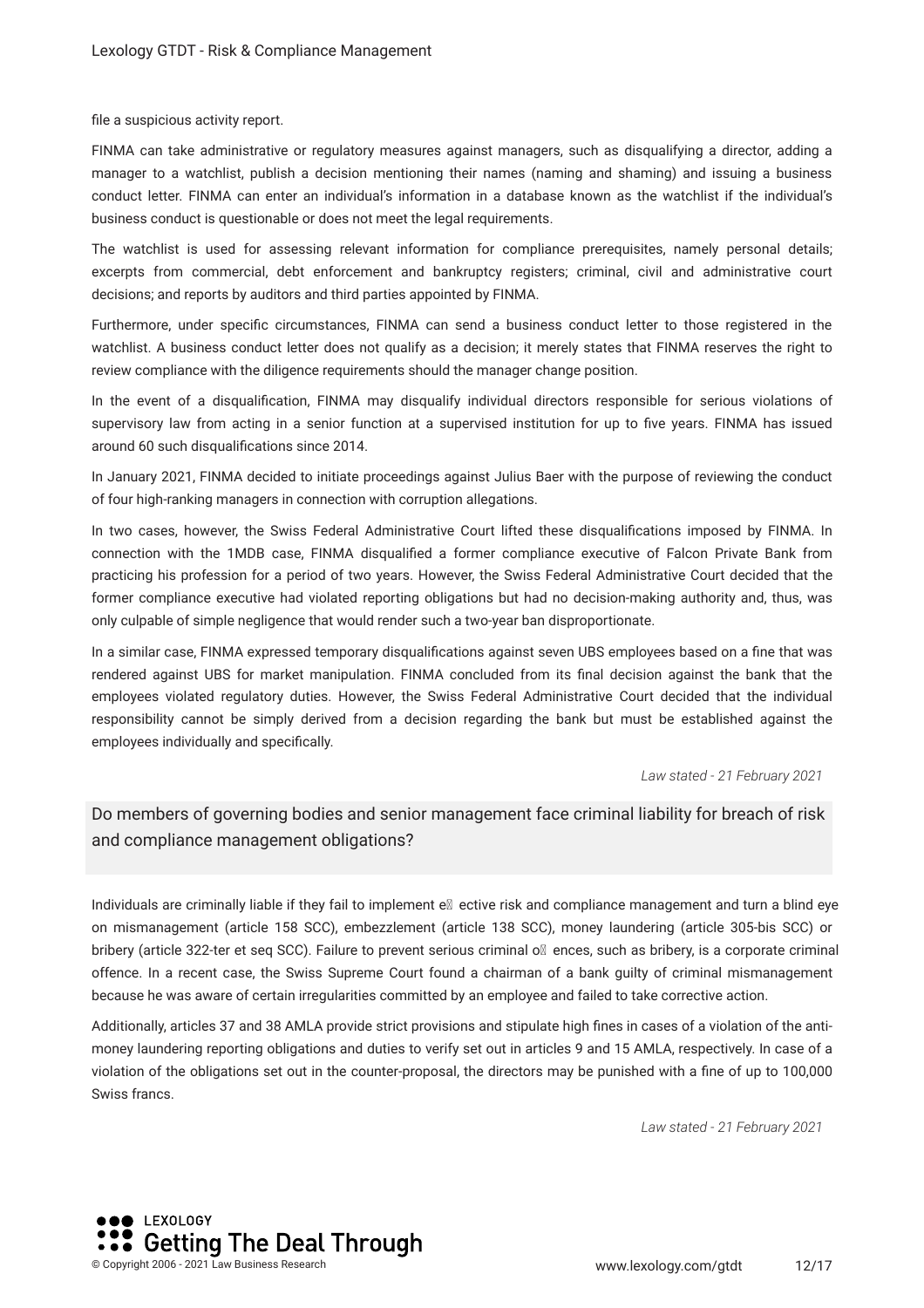#### **CORPORATE COMPLIANCE**

#### **Corporate compliance defence**

#### Is there a corporate compliance defence? What are the requirements?

Under article 102(2) Swiss Criminal Code (SCC), a company is criminally liable for certain felonies committed by its employees if it has not implemented the necessary and adequate (compliance) measures to prevent them. The burden of proof for the inadequacy of the compliance measures rests with the prosecutor and court. Nevertheless, the defendant company will want to establish that it has implemented all necessary and adequate compliance measures. To do this, the company will de facto need to submit evidence regarding its compliance policy, its good compliance governance (including adequate compliance resources), the overall compliance management system, the procedures involved in the compliance management system, the measurement of the system's ell ectiveness, regular reporting to senior management and continual improvement.

In competition law cases, the Competition Commission (COMCO), when determining a sanction, also takes the company's (competition) compliance management system into account. The burden of proof rests with the company.

*Law stated - 21 February 2021*

#### **Recent cases**

Discuss the most recent leading cases regarding corporate risk and compliance management failures.

Recent years have seen a number of high-profle governance, risk and compliance cases.

#### **Credit Suisse**

In December 2020, the Office of the Attorney General (OAG) indicted Credit Suisse and an ex-Credit Suisse executive in connection with a failure to prevent money laundering related to a Bulgarian organised crime syndicate. The bank is accused of having been aware of the defciencies, but maintaining the client relationship for several years. In doing so, it allegedly failed to take all the organisational measures that were reasonable and required to prevent the laundering of assets belonging to and under the control of the criminal organisation. The facts of the case date back 12 years (the limitation period under article 102(2) SCC is 15 years). The trial is before the Federal Criminal Court is started in February 2022.

#### **Steinmetz**

In January 2021, Benny Steinmetz, a mining magnate was found guilty by a Geneva court of paying bribes to secure mining rights in Guinea. Steinmetz received a fve-year prison sentence and a fne of 50 million Swiss francs. Steinmetz appealed the ruling. This decision shows that Swiss courts, also at a cantonal level, are willing to take on 'Swiss' undertakings in the fght against corruption.

#### **Raieisen**

In October 2017, the Financial Market Supervisory Authority (FINMA) opened an investigation into Rai<sup>n</sup> eisen bank group and its former chief executive officer for suspected conflicts of interest and mismanagement. The investigation was

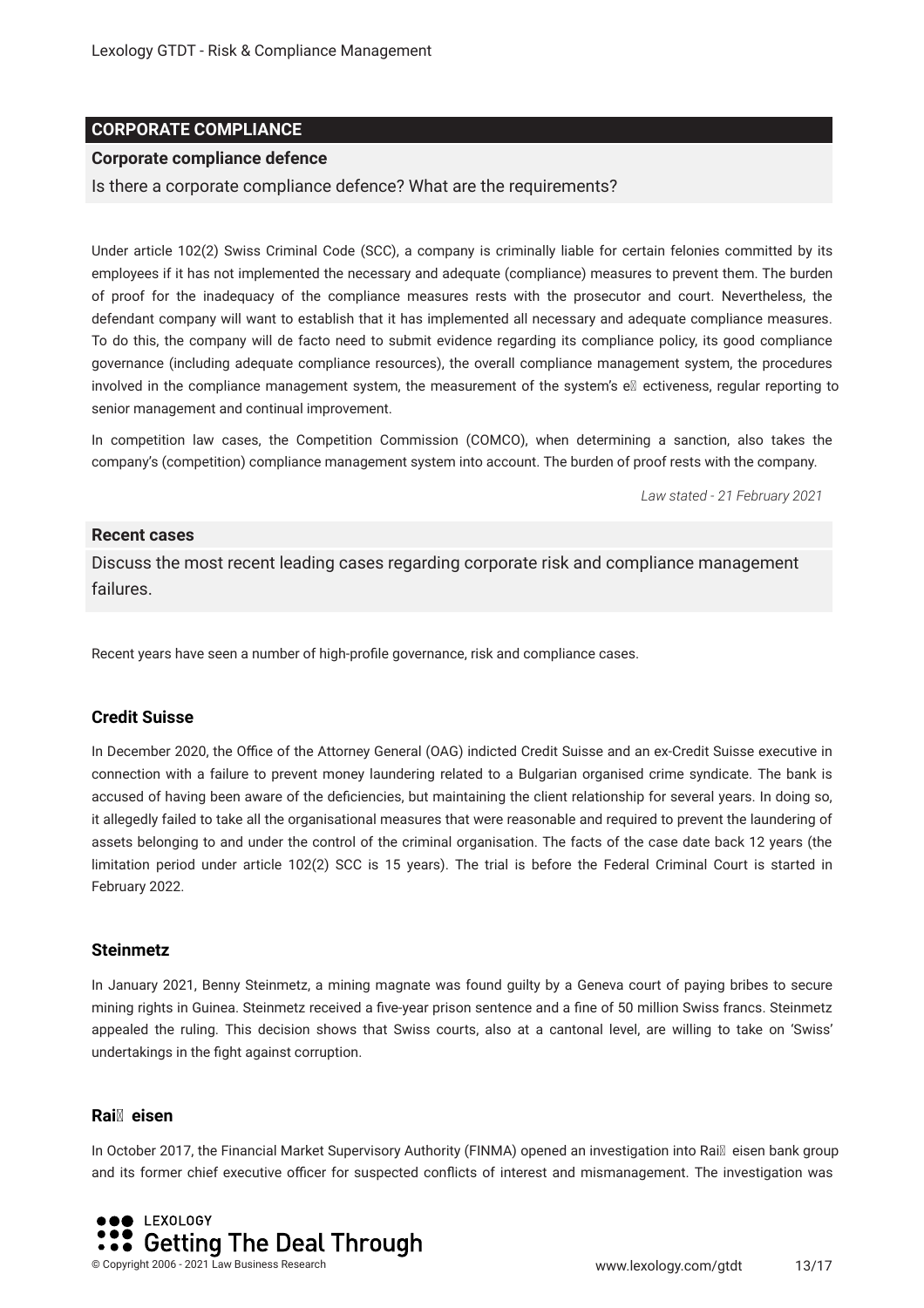concluded in June 2018. FINMA closed the investigation against the former CEO (because he committed to not engage any more in the financial services industry) and found that the bank had insufficiently managed conflicts of interest. Additionally, the board of directors of the bank neglected the supervision of the former chief executive and, thus, made it possible for him to achieve financial advantages to the detriment of Rai<sup>ne</sup> eisen. FINMA assessed the measures taken by Raill eisen in the meantime to improve its corporate governance and ordered further measures to restore proper and diligent management. A later internal investigation confrmed FINMA's regulatory assessment. Raiffeisen published the internal 'Gehrig' report in January 2019, outlining the lack of oversight and controls by the former board members. The bank has been assessing whether to claim damages from the former board members and executive directors, in particular, from the former chief executive, but the bank has not initiated proceedings so far. There are also criminal proceedings pending against the former chief executive after the Zurich public prosecutor's office filed charges in November 2020. The criminal case started in January 2022.

#### **Glencore**

In June 2020, the OAG initiated a criminal investigation into Swiss-based mining and trading company Glencore for failure to prevent alleged corruption in Congo. Glencore has been publicly criticised for its former mining activities in Congo. It was in particular criticised for buying shares in mines worth billions of dollars at a price far under their market value. The investigations are ongoing.

#### **Odebrecht SA und Braskem**

Further to the substantial number of Petrobras/Lava Jato -related investigations that are still not completed, the OAG convicted Brazilian company Odebrecht SA and its subsidiary Braskem in December 2016 for organisational failure to prevent the bribery of foreign officials and money laundering under article 102(2) Swiss Criminal Code (SCC). Since 2018, there are two ongoing proceedings against fnancial institutions in Switzerland in relation to these proceedings. In 2019, the number of requests for judicial assistance that the OAG, more specifcally the competent task force, treated, increased. By the end of 2019, over 400 million francs had been reimbursed to the Brazilian authorities.

#### **SBM Offshore**

In November 2021 the OAG sentenced three Swiss subsidiaries of the multinational group SBM Offshore to payment of over 7 million Swiss francs. The OAG's investigation into these subsidiaries concluded that the three companies had not taken all necessary and reasonable organisational precautions under article 102(2) SCC to prevent bribery of foreign officials in their ranks in Angola, Equatorial Guinea and Nigeria. The conviction was preceded by another investigation conducted by the OAG, which resulted in the conviction of a former executive of one of the companies concerned for bribery of foreign public officials in Angola (article 322 septies SCC) before the Federal Criminal Court in July 2020. The OAG's investigation revealed systemic corruption within the companies that was not sufficiently prevented by internal measures.

#### **Falcon Bank**

In December 2021 Falcon Private Bank was ordered by the Federal Criminal Court to pay a fne of 3.5 million Swiss francs as it had not prevented money laundering in connection with the corruption scandal surrounding the Malaysian sovereign wealth fund 1MDB through inadequate control mechanisms under article 102(2) SCC. A former executive of the bank was acquitted of money laundering charges. However, a fve-year professional ban imposed by the Financial Market Supervisory Authority (FINMA) was confrmed by the Federal Criminal Court.

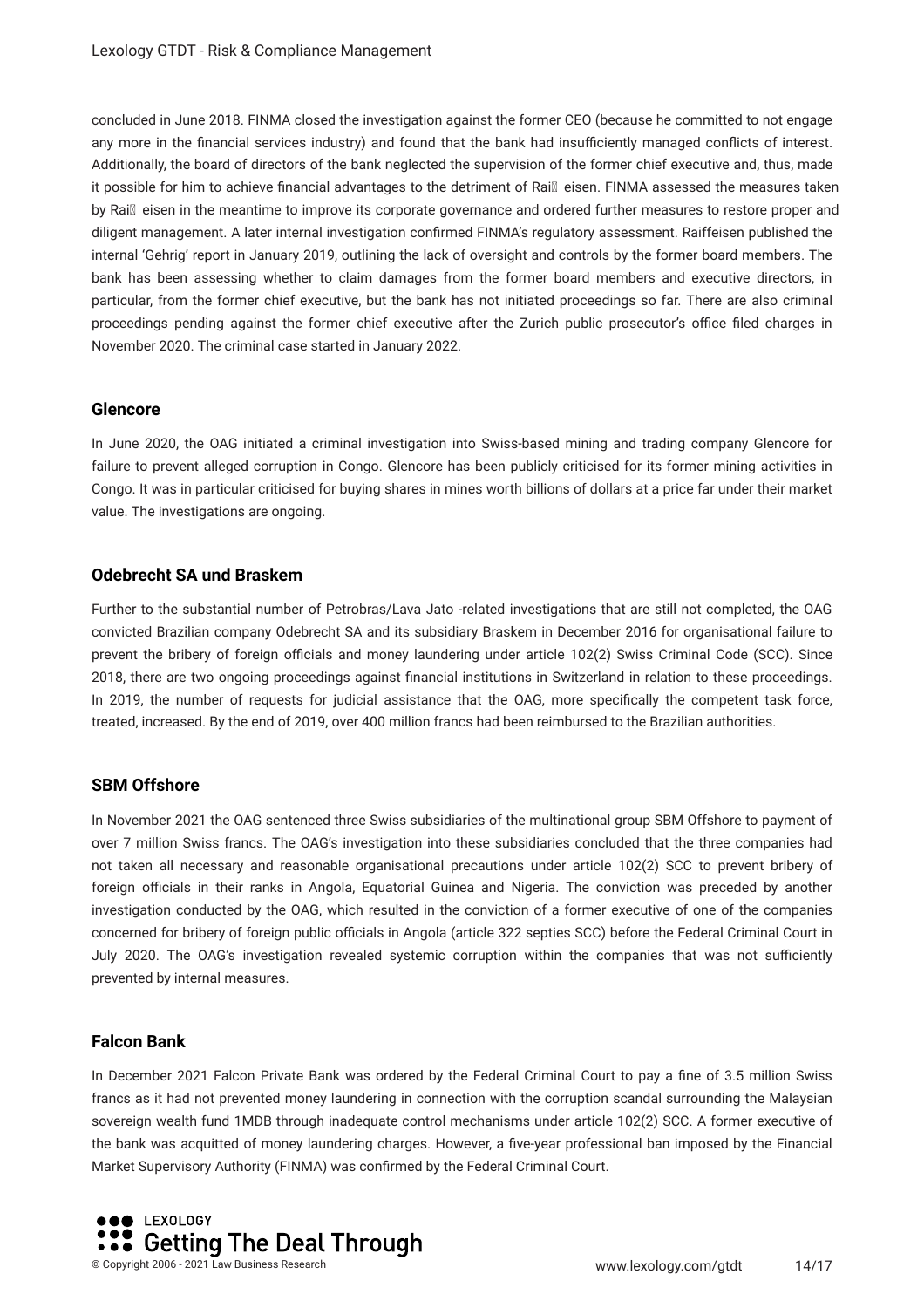#### **Government obligations**

Are there risk and compliance management obligations for government, government agencies and state-owned enterprises?

When it comes to corporate criminal liability, the Swiss Criminal Code (SCC) does not dill erentiate between private and public companies. Within the meaning of article 102(4) SCC, the German term Unternehmen includes entities under both private and public law. Swiss state-owned companies – such as cantonal banks, hospitals, telecommunications providers, energy suppliers, railways, defence companies, certain insurance companies and airports – must employ best practice risk and compliance management to meet their compliance obligations and avoid criminal liability in the event of employee misconduct.

The government and all government agencies are required to meet their compliance obligations and all federal stateowned companies must implement risk management systems on the basis of ISO 31000 – Risk management and compliance management systems on the basis of ISO 19600/37301.

*Law stated - 21 February 2021*

#### **DIGITAL TRANSFORMATION**

#### **Framework covering digital transformation**

Please provide an overview on the risk and compliance governance and management framework covering the digital transformation (machine learning, artifcial intelligence, robots, blockchain, etc).

There are no legal provisions that explicitly regulate risk and compliance aspects of the digital transformation. Rather, it remains to be tested whether the existing legal framework is adequate to deal with the new legal challenges.

The new regulatory framework of the Financial Services Act and the Financial Institutions Act requires safeguards regarding crowdfunding, crowd-lending, electronic payment services, robo advice and cryptocurrencies. Among other measures, the framework introduces a new Fintech licence, which has more lenient requirements than the full banking licence.

Moreover, the new Federal Act on the Adaptation of Federal Law to Developments in Distributed Ledger Technology (DLTA) entered into force on 1 August 2021. The DLTA entails various improvements to the Swiss legal framework in connection with the use of decentralised technologies and blockchain.

Furthermore, Financial Market Supervisory Authority (FINMA) has consistently applied the Anti-Money Laundering Act to blockchain service providers since their emergence. In its guidance 2019/02, FINMA provides information about this technology-neutral application of the regulation to payment transactions on the blockchain. Institutions supervised by FINMA are only permitted to send cryptocurrencies or other tokens to external wallets belonging to their own customers whose identity has already been verifed and are only allowed to receive cryptocurrencies or tokens from such customers. FINMA has also published a regulatory framework for initial coin offerings.

The Federal Council adopted the guidelines for artifcial intelligence on 25 November 2020. These guidelines provide the federal administration and the bodies responsible for administrative tasks of the Confederation with a general

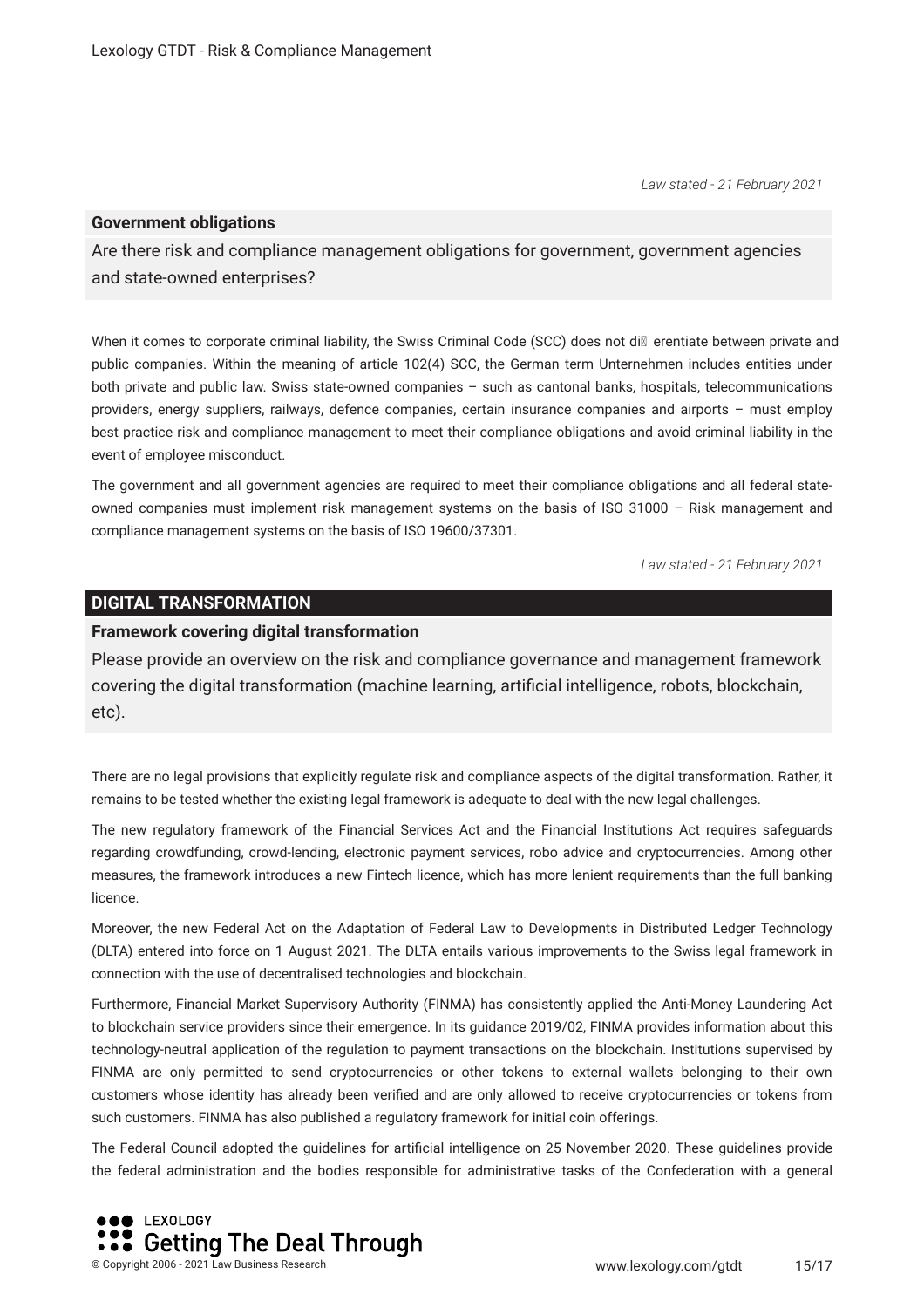framework for guidance and must ensure a coherent policy on AI. The guidelines set forth the framework conditions and principles; conditions to the development and use of AI; transparency, traceability and explicability of AI's decisions; liability and security.

*Law stated - 21 February 2021*

#### **UPDATE AND TRENDS**

#### **Key developments of the past year**

What were the key cases, decisions, judgments and policy and legislative developments of the past year?

The year 2021 will be remembered for the allegations of misconduct against the former federal Attorney General. He was in charge of conducting investigations into alleged corruption at the International Federation of Association Football (FIFA). Despite this, the former federal Attorney General took part in three informal meetings with the president of FIFA.

In September 2021 the Swiss parliament elected the former commander of the Bernese Cantonal Police, Mr Stefan Blättler, as the new Attorney General. Virtually the whole Office of the Attorney General – except for his two representatives – was newly staffed.

From an operational white-collar crime perspective, the need for independent internal investigations was, again, a topic in the Swiss media, mainly relating to investigations mandated by the boards of Credit Suisse (Spygate), Swiss Post (Postal Car) and Raiffeisen (governance failures).

After reaching a record level in 2019, the number of suspicious activity reports increased in 2020 by another 25 per cent.

International cooperation also increased. Many banks are still in the process of reviewing their client portfolios for antimoney laundering risks. As a consequence of the growing number of international bribery and anti-money laundering scandals, the Financial Market Supervisory Authority has also continued to investigate, sanction and monitor a rapidly growing number of fnancial institutions.

In 2021, the Corporate Responsibility Initiative passed the referendum deadline (no referendum was initiated). It entered into force on 1 January 2022 and introduces increased reporting and due diligence implications for Swiss based multinational companies. Moreover, the revised company law introduces stricter governance requirements, in including monitoring requirements for companies active in the exploitation of natural resources. A key challenge in the next years will be that companies will be required to make tangible statements about non-fnancial matters, including their environmental, social, human-rights and anti-bribery compliance. These reports must be signed by the governing body (ie, the Board of Directors) and approved by the Board and the shareholders. False reporting is subject to criminal sanctions.